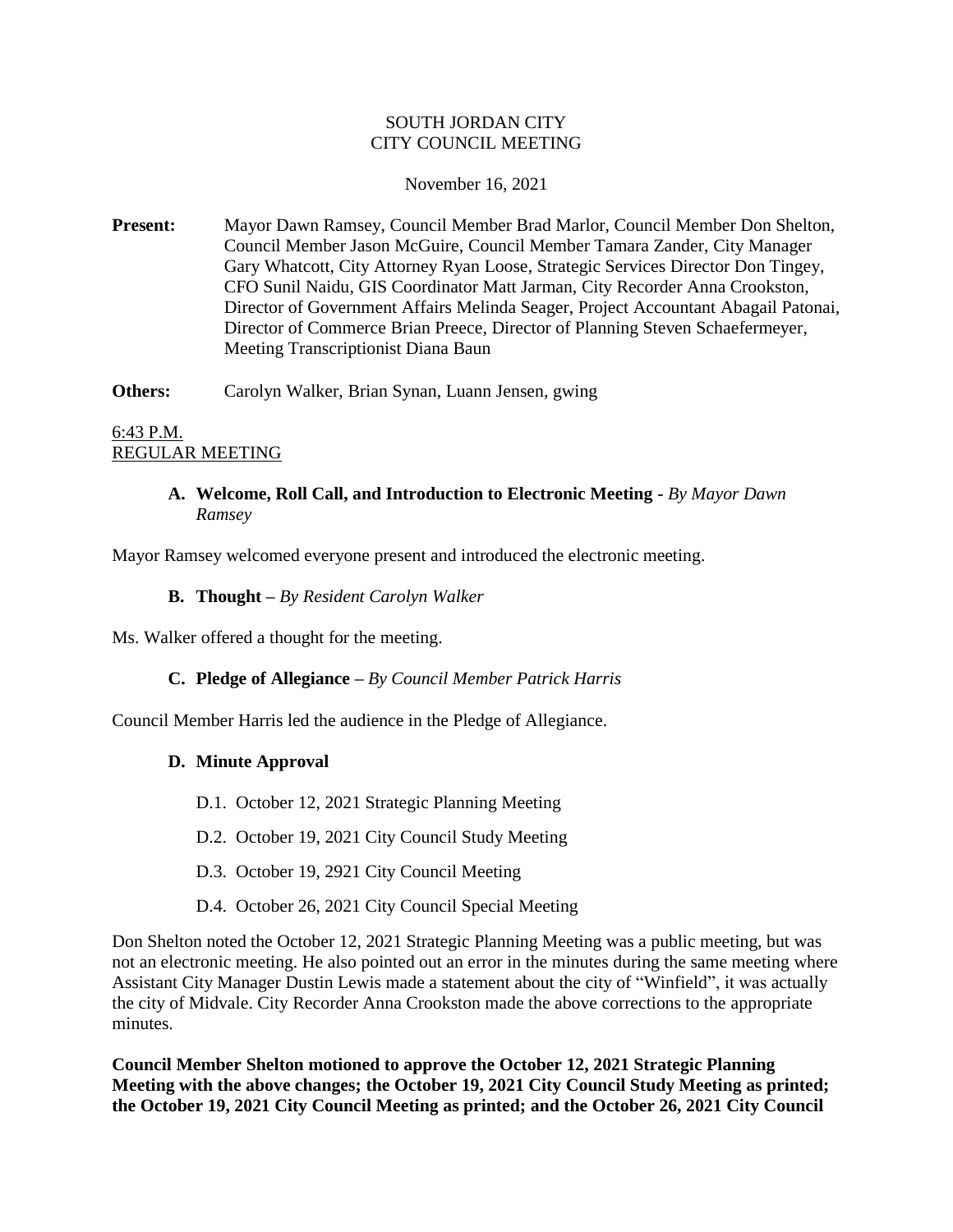# **Special Meeting minutes as printed. Council Member Harris seconded the motion; the vote was unanimous in favor.**

## **E. Mayor and Council Reports**

Council Member Patrick Harris congratulated those who were re-elected during our recent city election. He attended the Gale Center Theater Open House and appreciated the efforts being taken to keep the facility running, as well as the new displays. He had the chance to attend the South Valley Chamber Titan Awards meeting. He also attended one of his favorite events, the Veteran's Day Breakfast.

Council Member Brad Marlor attended the South Jordan Compensation Committee meeting where they discussed the current challenges the city is facing with fewer and fewer resources, but more demands. He attended the Wasatch Choice virtual workshop, which was very informative. He attended the Summerfest Planning Meeting and is looking forward to it this upcoming year. He attended the Election Party for Mayor Dawn R. Ramsey; he also congratulated the other council members who were re-elected. He attended the awards dinner honoring Fred Lampropoulos and others. He attended an Architectural Review Committee meeting, which included discussion of a new Ultradent building. On a personal note, he is thrilled to announce that he has acquired a new business condo here in South Jordan.

Council Member Don Shelton attended the Wasatch Front Regional Council virtual meeting. He enjoyed attending and helping judge the city's pumpkin carving contest. He attended a meeting for the Independent Redistricting Commission and testified there; the map outcomes were exactly what he expected. He also attended the Senior Advisory Committee, the Titan Awards, as well as Legislative Policy Committee (LPC) and Western Growth Coalition meetings. At the LPC meeting they discussed things in the works currently, at Western Growth Coalition they had a number of legislators come and speak to them. There were a few comments on redistricting and it was interesting to hear the minority leader of the senate's thoughts on redistricting, compared to Representative Teuscher. Representative Teuscher is excited about the fact that we get a new district in our city; House District 33 will include the western area of our city. He thanked staff for their help in handling a few resident issues over the past few weeks, it makes him feel like we are really in the business of trying to help people.

Council Member Tamara Zander congratulated those who were re-elected in our city, and thanked those who have previously served or are currently serving. She attended the South Valley Chamber Meeting; she loved hearing about the civic leaders and went home grateful to have heard former Governor Leavitt speak, as well as Fred Lampropoulos and another woman. She volunteered to host the Daybreak Realtor's Meeting and enjoyed being able to do that at her local office. The guest speaker at the meeting was our own City Manager Gary L. Whatcott, who did a terrific job. She attended the South Valley Mosquito Abatement District board meeting; everything there is fine, they continue to meet virtually on Zoom. Lastly, on a personal note, she had the chance to play pickleball at the Highland Park courts; she thanked the city staff for doing such an amazing job on those courts.

Council Member Jason McGuire attended the Gale Center Open House for the new exhibit. He is thankful to have that museum in our city and even his teenager enjoyed browsing the antique kitchen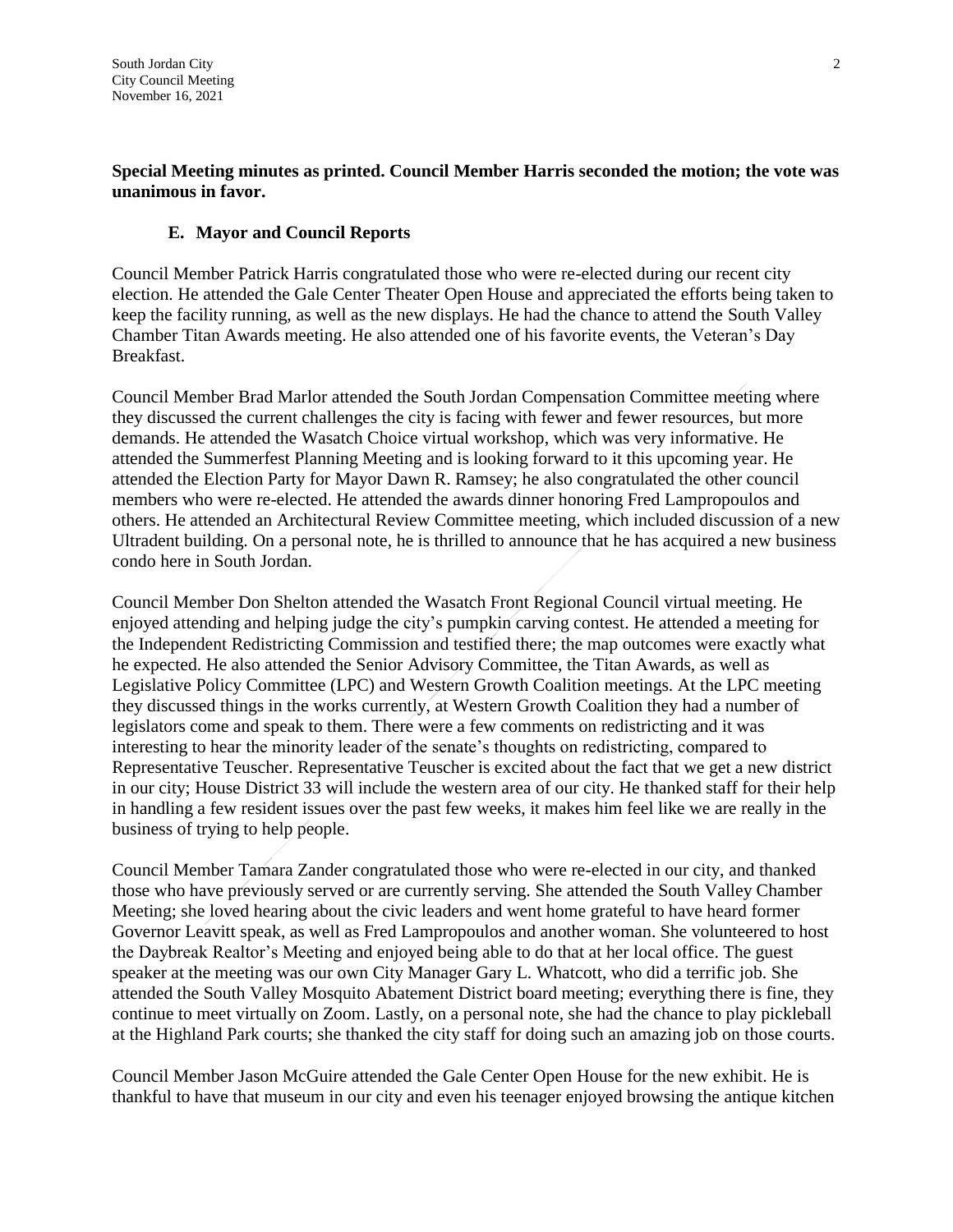items and trying to identify them. He also attended the Veteran's Day Breakfast with his son, they both enjoyed being involved in that event. He was supposed to have an Arts Council meeting but it fell on Veteran's Day and was rescheduled for a later date.

Mayor Dawn Ramsey said she attended most of the same meetings and events reported by the council members. She thanked Luann Jensen for her amazing work on the Veteran's Day Breakfast, especially since she was unable to attend. She specifically thanked Ms. Jensen, members of our Historical Committee, the Scouts, our Youth Council, Mindy Taylor and her Counterpoint performing group, and everyone else who had a hand in making the breakfast a success. This breakfast is a very small way of expressing our gratitude for their service and sacrifice. She attended the Gale Center opening with the Youth Council, they have done a beautiful job. She met with the Managing Director of Kennecott at their corporate offices and they had a fantastic visit. She mentioned the Legislative Policy Committee, there is a great deal of work going on there. A lot of what came out of the board meeting is related to the Economic Opportunities Commission, which she gave an update on in the previous meeting. She had a subcommittee meeting today to follow up and take the next steps as a subcommittee on what was discussed yesterday. Tomorrow night there is a small dedication of Aspen Elementary and Bryce Dunford from the school board asked if she would speak; she was already committed to another event so she sent a video to represent the mayor and council. This morning she welcomed, and led in the Pledge of Allegiance, sod farmers from across the US and the world for the annual BioGrass Conference. She attended the first annual Major Brent Taylor Scholarship Gala. She was asked to serve on the Affordable Housing Commission of Utah and has decided to accept the invitation. This is an opportunity our city has not had in the past and she has been asked to serve as one of two public sector representatives on the Olene Walker Affordable Housing Commission for the State of Utah; she thinks this is a great opportunity for the city to have a seat at that table. On a personal note, her friend bought a home in Daybreak and Mayor Ramsey was able to take her on a little tour of the area, including visiting the fire station and some local firefighters. The next day, her friend's daughter accidentally locked her kids in the van and the same firefighters they met the day before were the ones who came to help. They were so grateful for how awesome our fire department was. Those firefighters were professional and compassionate, which was greatly appreciated in the situation. Lastly, she had a chance to go on a tour of the city with the governor and show him the growth we've experienced, what's still coming and some of the city's accomplishments and work in progress. She also mentioned the Special Board of Canvass Meeting this afternoon that was held to discuss and accept the election results. She thanked everyone, from staff to residents, who have supported her and helped the city be successful. She also thanked her family for their support and sacrifice, she is humbled at the outcome of the election.

#### **F. Public Comment**

Mayor Ramsey opened up the public comment portion of the meeting.

**Luann Jensen (Resident)** thanked the city for being willing to help and supply the funds for the Veteran's Day Breakfast; she greatly appreciates it. Forty two veterans attended, including a WWII Veteran who was 97 years old. When he was introduced, people stood up for two minutes and clapped for him. He was not in a wheelchair, he had a cane and walked out, and he was so appreciative; that made the whole day for everyone there, including herself, as it could have been her dad, her uncles, and it brought back a lot of memories. With the 42 veterans, their families and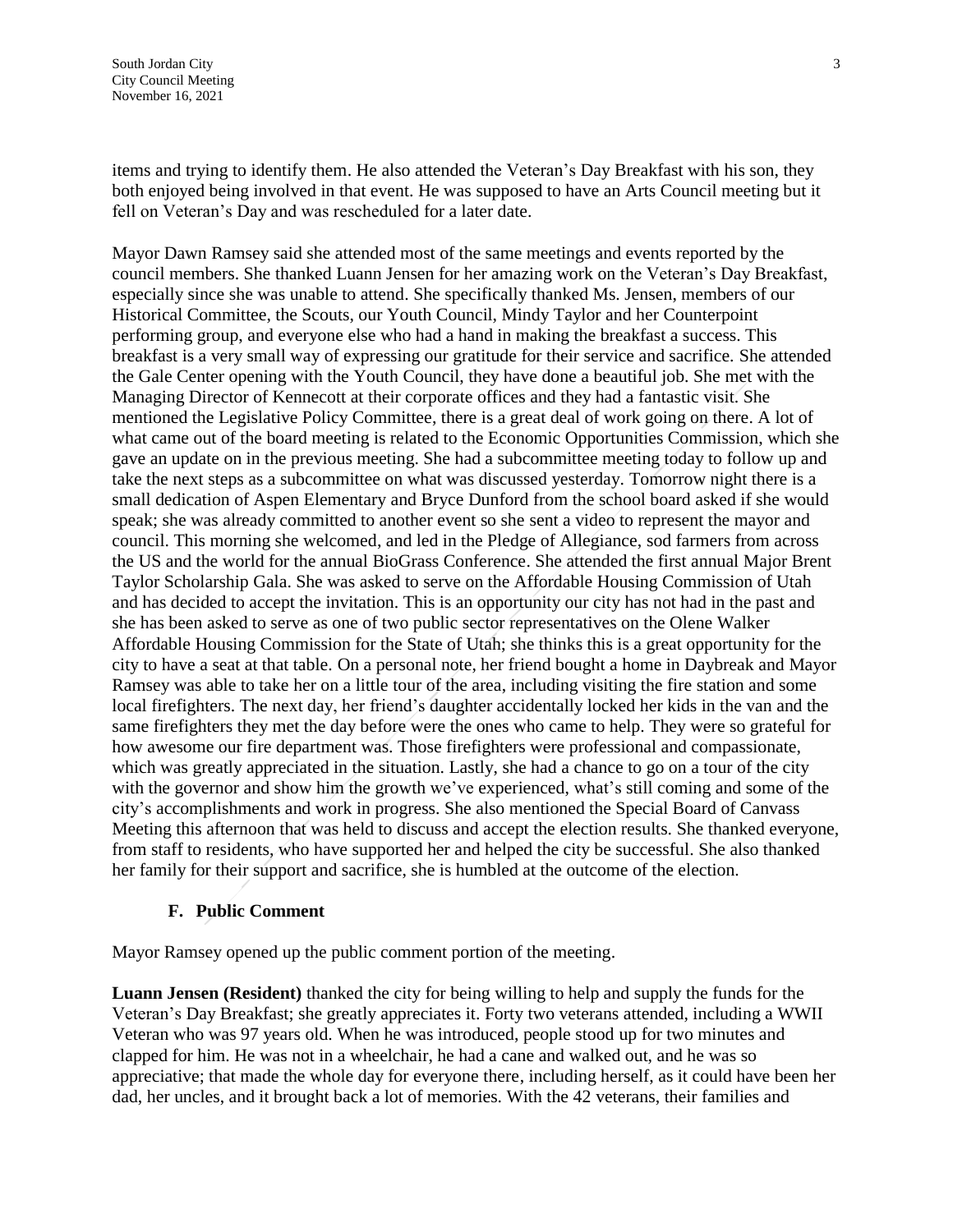helpers, there were 100 people there. She was surprised, she didn't know how many would attend. They delivered a few flyers and put up a few banners; they had no idea who was going to show up. The mayor created and sent a video, everyone was very appreciative of that. Council Member Harris gave a talk that was short and to the point, as well as bringing his wife and kids. His wife and children greeted the veterans, happily filled in to write names on nametags when asked. She appreciated Council Member McGuire and his son coming, that was a pleasant surprise. She gave him a bottle of syrup and asked him to pour, he happily obliged. Community Center Supervisor Jamie Culbertson was great, she helped them so much at the Community Center; anything they needed she was right there giving it to them. The Youth Council was awesome, there were about seven of them that showed up and they jumped right in to wash and prepare fruit, helped with all the food and served the veterans. She jokingly mentioned that the mayor of the youth council could give Mayor Ramsey some competition. She had five of her Eagle Scouts there who are always welcome to help. They did the flag ceremony, served the beverages and were right there ready to serve; they love doing this and always come up to her at church before these kinds of holiday events to ask what help she needs. She feels bad that in about three years they'll all be on missions, but they'll find others to step in. The Historical Committee was there cooking and doing whatever else was needed. They had several people say they wanted to help. She has many people that call her and ask if they can please help her, and they really enjoy it. It truly is an honor to be there and be able to do that. City staff stepped up to help with some glitches here and there, they even took her around to go to Zurchers and Costco to purchase whatever she needed the day before. It worked out that they purchased the exact amount of food they needed, it was amazing and it worked out really well. Whatever is left over they always leave with Ms. Culbertson there at the Senior Center. As the mayor said, Mindy Taylor and her youth choir were happy to come perform and have already asked to come back next year. Ron Trantner, who used to be the commander of the Veterans of Foreign Wars (VFW) came. She had called him to ask if he'd like to be on the program, he replied that maybe he could do a poem or play the trumpet; she told him he could do anything he wanted, so he did both. He played Taps and it was very moving, everyone stood up. The veterans are so appreciative, and she is so glad that this city wants to do this. When they left, they said "we'll be here next year if we're above ground" and she said "me too." They were so appreciative; they would poke their heads in the kitchen and thank everyone there. While she was dropping off flyers to the different places, like the senior apartments and assisted living, there was a gentleman behind the law office off 10400 South who saw the flyer and showed up. He said he wasn't a veteran, but asked if he could come in the kitchen and help. He helped stir the pancake mix, which is hard to do, and he even did all the dishes so there was none left to do at the end. They had people coming in from off the street that wanted to help. She just wants to thank the city and she hopes that one day when she's six feet under, the city will continue to do this. People ask her why she's doing this, and she replies that if all she has to give is twice a year at the Memorial Day and Veteran's Day when these veterans have given their time away from their families, been in war, accumulated physical, mental and emotional problems, this is a spit in the ocean to what they've done.

Mayor Ramsey closed the public comment portion of the meeting.

#### **G. Action Item**

**G.1. Proclamation:** Small Business Saturday. *(By Mayor Dawn Ramsey)*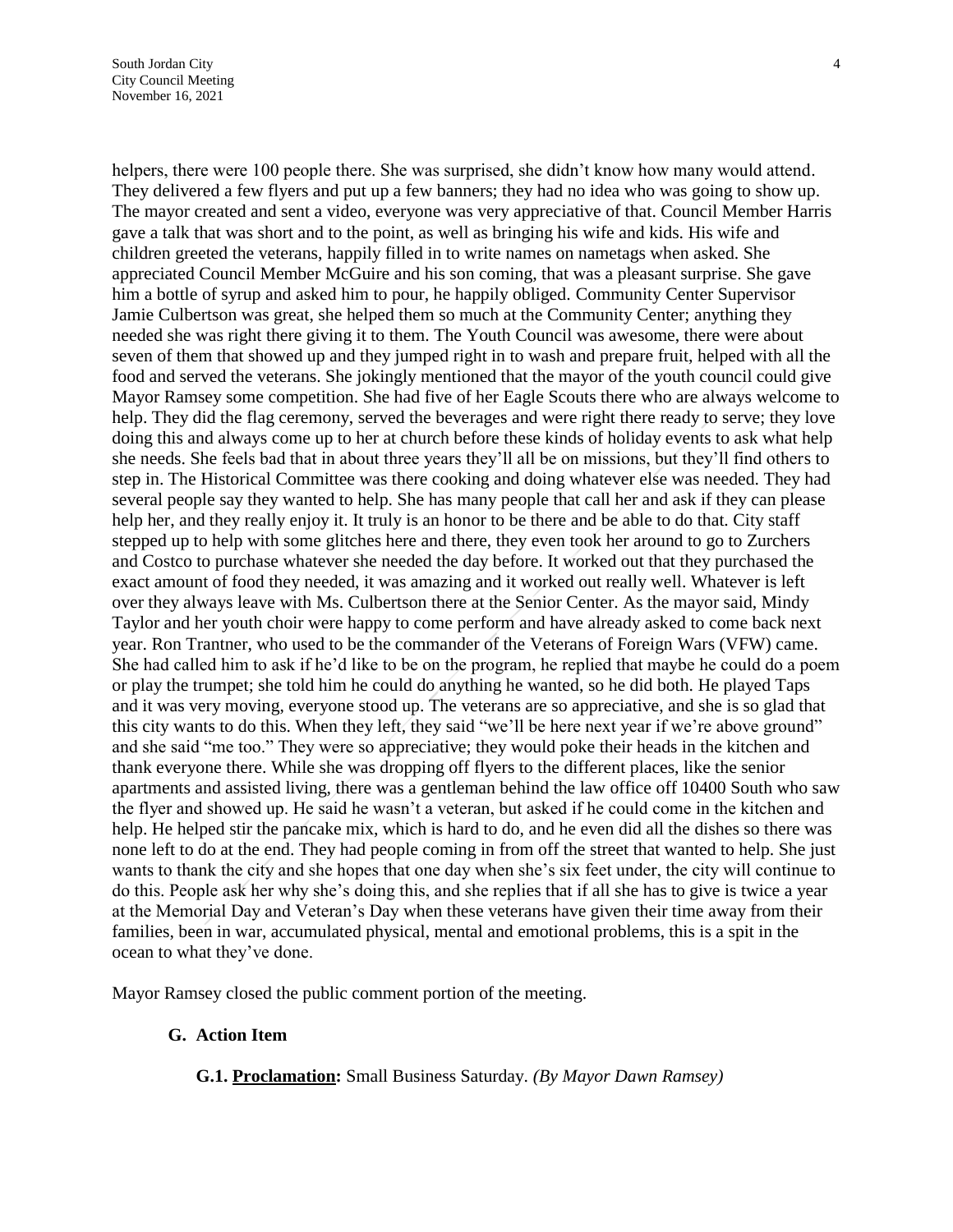Mayor Ramsey read the proclamation honoring Small Business Saturday, November 27, 2021.

# **H. Staff Reports and Calendaring Items:**

Mayor Ramsey discussed the commemorative opening ceremony for the Bangerter and 10400 South intersection on Friday morning at 9:00 a.m.

Council Member McGuire mentioned the Light the Night Event coming up the first Friday in December.

Mayor Ramsey asked to be excused from Light the Night this year so she can spend time with her family. She asked if someone could stand in for her to welcome everyone and do the countdown for the event.

Assistant City Manager Dustin Lewis congratulated those who were re-elected, and reminded them that also means they need to re-appoint their board members to their committees and groups. He asked those re-elected to check in with the current appointees to see if they want to be reappointed, or to let him know if they desired to appoint someone else. He will have them come in and meet with them during the work session before the January meeting.

Mayor Ramsey asked to have a conversation in January to look at the committees they are serving on to represent the city and see if everybody is still okay with how things are. That would be the time to make any changes that need to be made. There is one change specifically that she would like to make, as she is always unable to make the meetings.

CFO Sunil Naidu reminded everyone there is a budget meeting on November 30.

City Attorney Ryan Loose said everyone involved should have the information on breakfast with the legislators.

Director of Government Affairs Melinda Seager said the dates will be December 1from 8:30 a.m. to 10:00 a.m., and December 8 from 8:00 a.m. until 9:30 a.m. Representative Pulsipher has been called away, she will be moving from the 3 to the 8 and they will be rearranging some schedules for that. An invitation was also sent to Ken Ivory, so she is hoping he will be able to meet them on December 8. On December 1, they will have Senator Fillmore, Representative Teuscher, and she is trying to do some rearranging so they can have three available for each date.

Mayor Ramsey discussed the Jordan Education Foundation's Christmas for Kids and their need for volunteers. Volunteers get to accompany middle and high school kids in the Jordan School District while they shop for Christmas at Walmart on Saturday, December 11 early in the morning. Volunteers can sign-up on the Jordan Education Foundation website.

**Council Member Marlor motioned to recess the combined City Council and Redevelopment Agency meeting and move to a combined City Council and Redevelopment Agency Executive Closed Session. Council Member McGuire seconded the motion; the vote was unanimous in favor.**